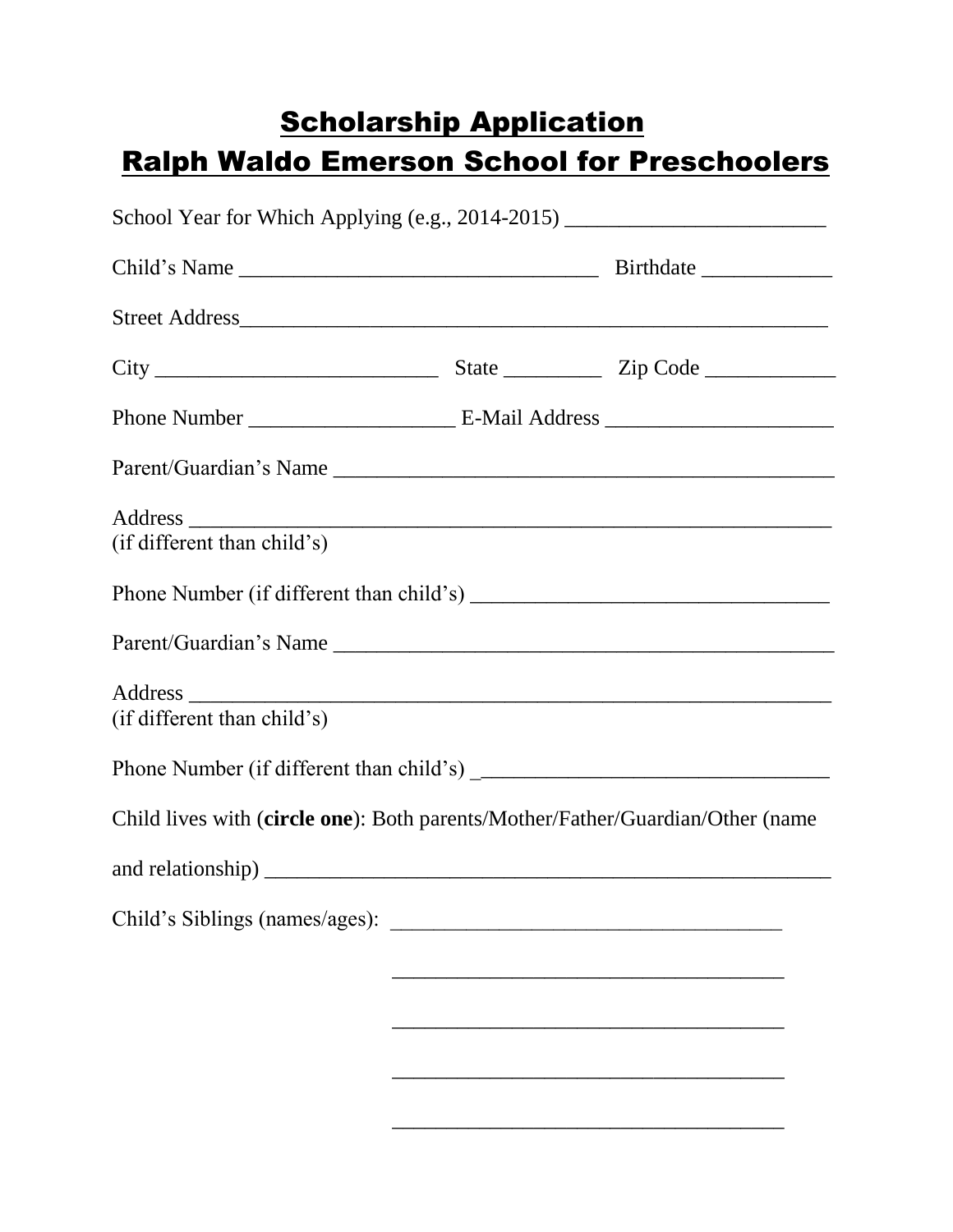| Any other children in household (list names, ages, and relationship):             |  |  |
|-----------------------------------------------------------------------------------|--|--|
|                                                                                   |  |  |
|                                                                                   |  |  |
|                                                                                   |  |  |
| Which class is child enrolling in? (circle one) T/Th.; MWF a.m.; MWF p.m.         |  |  |
| Has your child previously attended Emerson?                                       |  |  |
|                                                                                   |  |  |
| Has your child previously attended another preschool? ___________________________ |  |  |
|                                                                                   |  |  |
| Have any other children in your family attended Emerson? ________                 |  |  |
|                                                                                   |  |  |
|                                                                                   |  |  |
|                                                                                   |  |  |
|                                                                                   |  |  |
| What do you hope your child will gain from attending Emerson?                     |  |  |

 $\overline{\phantom{0}}$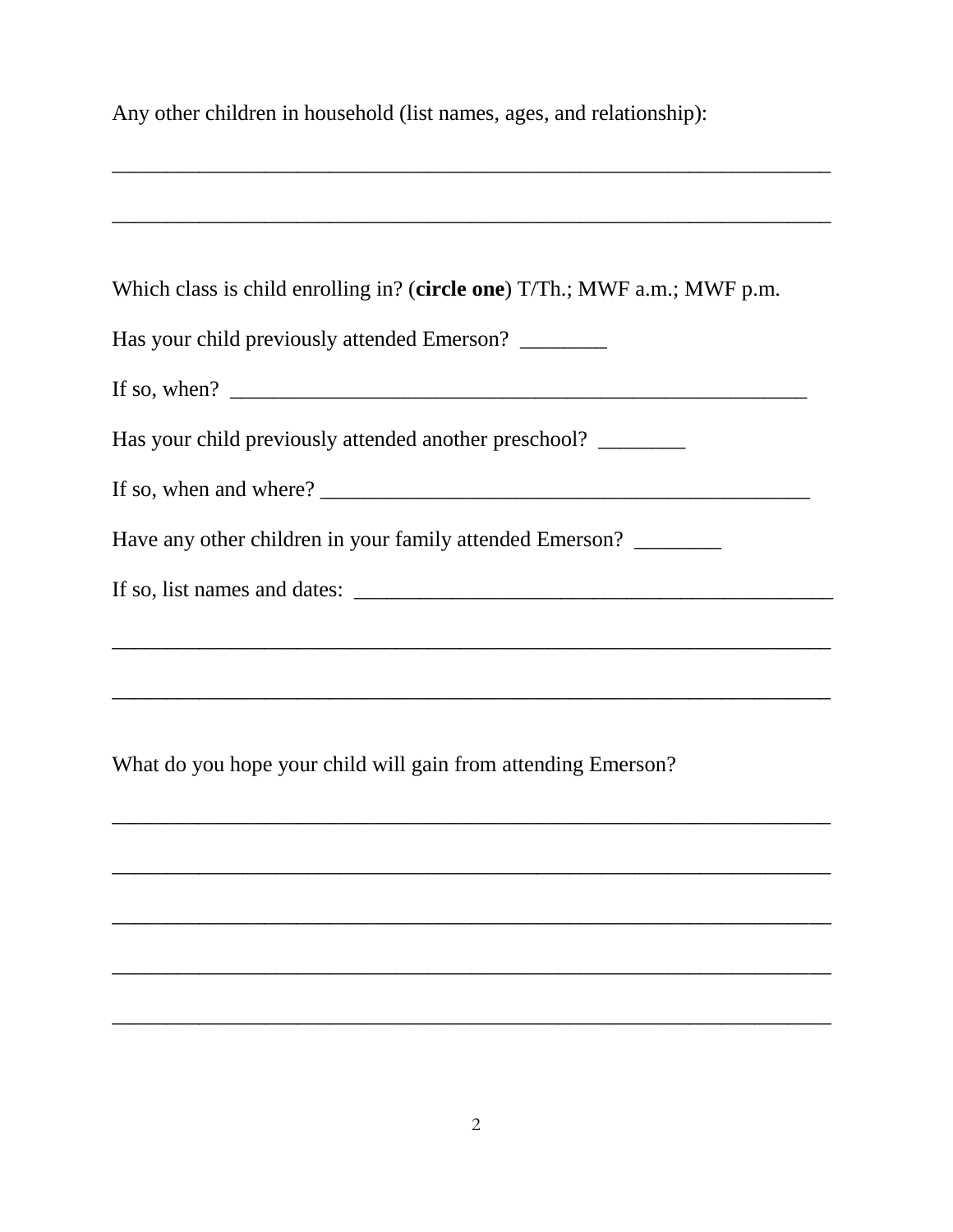## F**INANCIAL INFORMATION**

## **This information is used solely to award scholarships and will remain confidential.**

## **Parent/Guardian's information**:

| Currently employed? ___________ If so, employer: _______________________________  |
|-----------------------------------------------------------------------------------|
| Employed full-time or part-time?_________ Work phone number ____________________  |
|                                                                                   |
| <b>Parent/Guardian's information:</b>                                             |
| Currently employed? ___________ If so, employer: _______________________________  |
| Employed full-time or part-time?_________ Work phone number ____________________  |
|                                                                                   |
| Are either or both parents/guardians presently enrolled in school?                |
|                                                                                   |
|                                                                                   |
|                                                                                   |
| Is/are parent(s)/guardian(s) receiving financial assistance with tuition? _______ |

Will one or both parent(s)/guardian(s) be enrolled in school during school year for which Emerson scholarship is sought?

\_\_\_\_\_\_\_\_\_\_\_\_\_\_\_\_\_\_\_\_\_\_\_\_\_\_\_\_\_\_\_\_\_\_\_\_\_\_\_\_\_\_\_\_\_\_\_\_\_\_\_\_\_\_\_\_\_\_\_\_\_\_\_\_\_\_

\_\_\_\_\_\_\_\_\_\_\_\_\_\_\_\_\_\_\_\_\_\_\_\_\_\_\_\_\_\_\_\_\_\_\_\_\_\_\_\_\_\_\_\_\_\_\_\_\_\_\_\_\_\_\_\_\_\_\_\_\_\_\_\_\_\_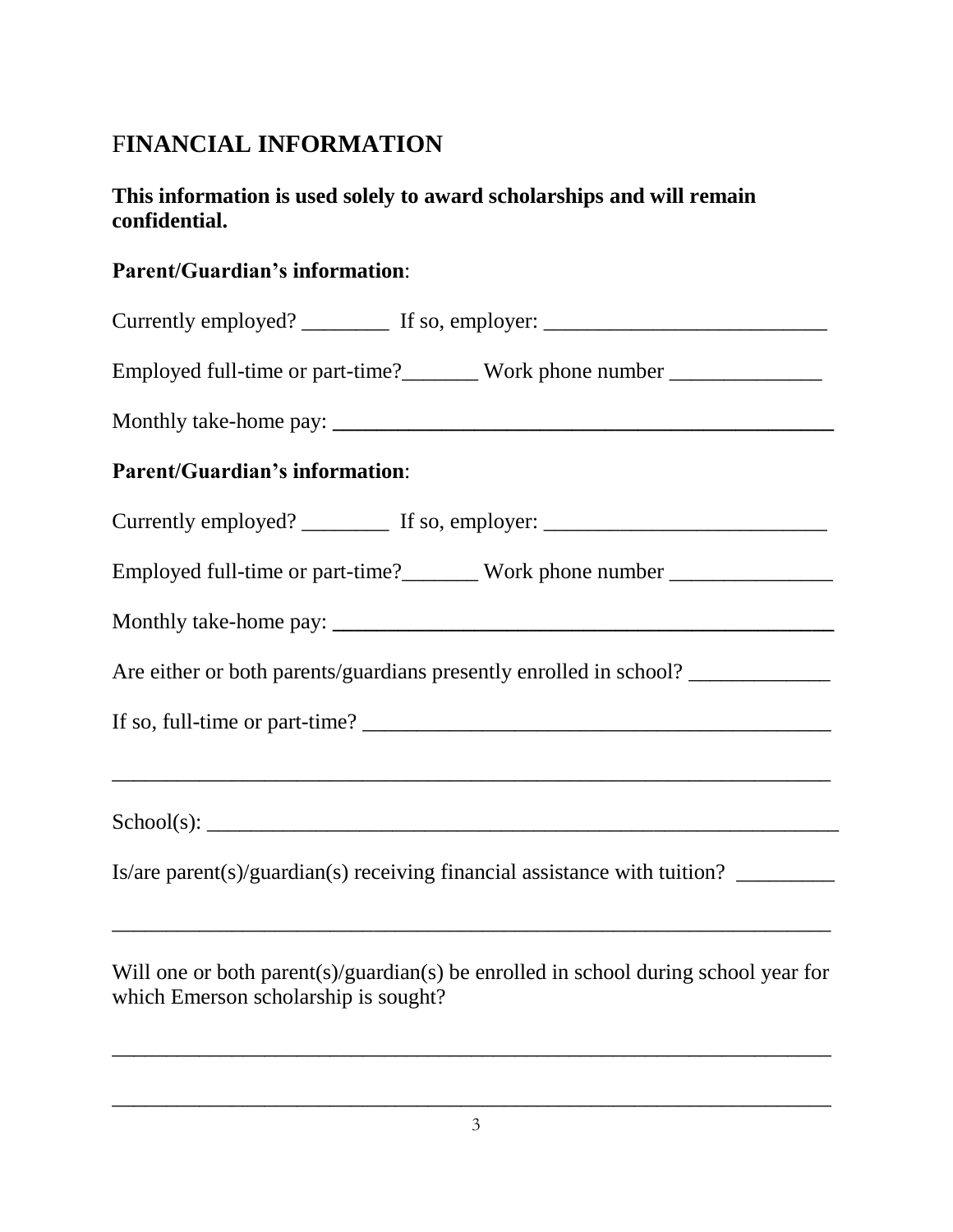Please list and explain any other regular sources of household income (e.g., child or spousal support payments, disability, etc.), including amount.

Please list and explain any regular financial obligations incurred by the household, (e.g., mortgage, rent, motor vehicle payments, child/spousal support payments, tuition, etc.), including amount.

Please describe any other special financial circumstances affecting the family's budget.